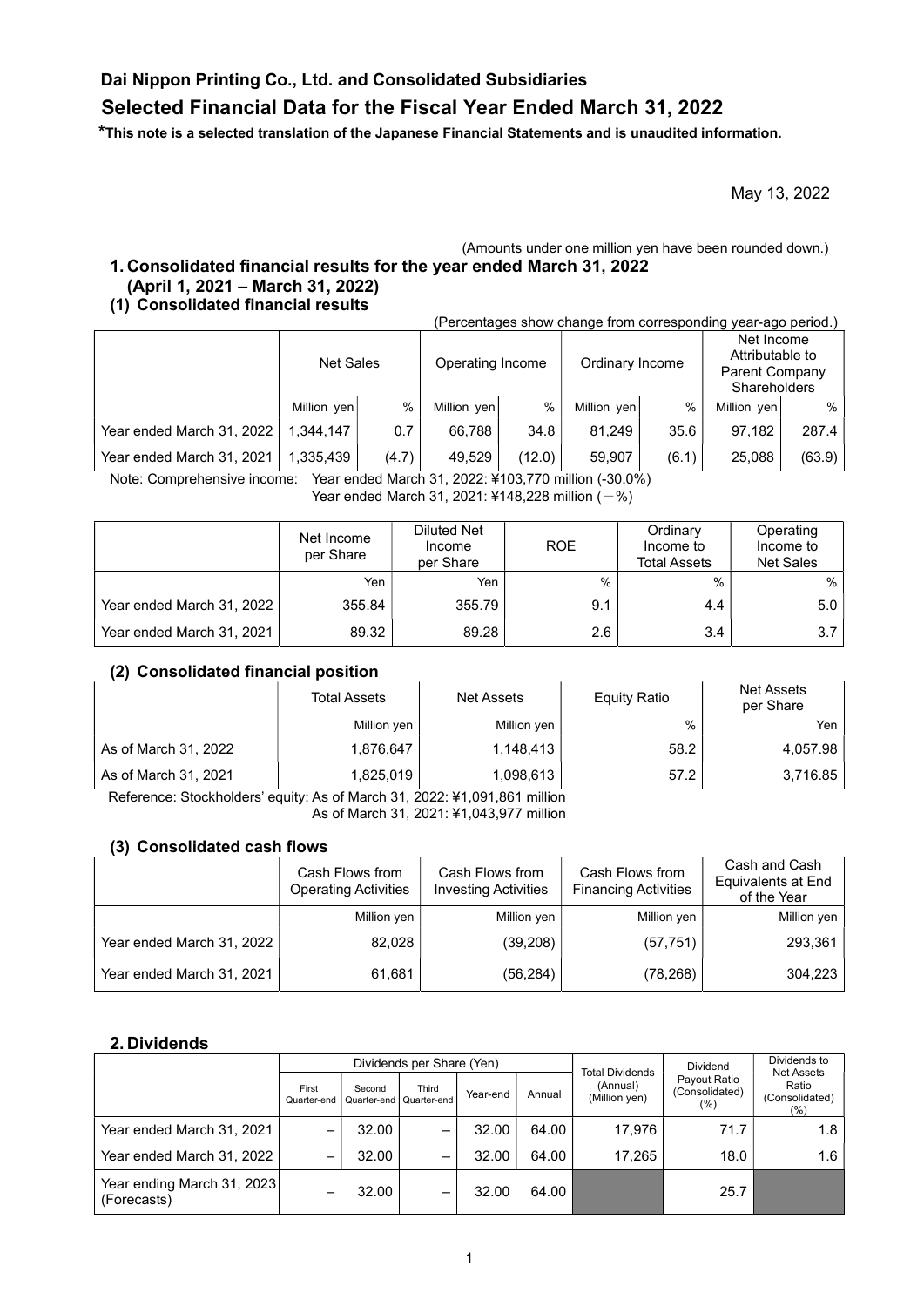### 3. Consolidated earnings forecasts for the year ending March 31, 2023 (April 1, 2022 – March 31, 2023)

|           |             | <b>Net Sales</b> |             | Operating<br>Income |             | Ordinary Income |                | Net Income<br>Attributable to<br><b>Parent Company</b><br><b>Shareholders</b> |        |
|-----------|-------------|------------------|-------------|---------------------|-------------|-----------------|----------------|-------------------------------------------------------------------------------|--------|
| Full year | Million yen | $\%$             | Million yen | $\%$                | Million yen | $\%$            | Million<br>ven | $\%$                                                                          | Yen    |
|           | 1,380,000   | 2.7              | 67.000      | 0.3                 | 81,500      | 0.3             | 67.000         | (31.1)                                                                        | 249.01 |

(Percentages show change from corresponding year-ago period.)

### 4. Segment information, etc.

#### I. The year ended March 31, 2021 (April 1, 2020 – March 31, 2021)

Information on sales, income/loss, assets, and other items by reporting segment

|                                                                                   |                              |                                         | Reporting segment |                   |           |                      | Amounts                                                       |  |  |  |
|-----------------------------------------------------------------------------------|------------------------------|-----------------------------------------|-------------------|-------------------|-----------|----------------------|---------------------------------------------------------------|--|--|--|
|                                                                                   | Information<br>Communication | Lifestyle and<br>Industrial<br>Supplies | Electronics       | Beverages         | Total     | Adjustment<br>Note 1 | reported on<br>consolidated<br>statements of<br>income Note 2 |  |  |  |
| Net sales                                                                         |                              |                                         |                   |                   |           |                      |                                                               |  |  |  |
| Outside customers                                                                 | 719,476                      | 367,517                                 | 197,020           | 51,425            | 1,335,439 |                      | 1,335,439                                                     |  |  |  |
| Inter-segment                                                                     | 2,338                        | 489                                     |                   | 17                | 2,845     | (2,845)              |                                                               |  |  |  |
| Total                                                                             | 721,814                      | 368,006                                 | 197,020           | 51,443            | 1,338,285 | (2,845)              | 1,335,439                                                     |  |  |  |
| Segment income                                                                    | 19,185                       | 13,965                                  | 36,690            | 840               | 70,681    | (21,151)             | 49,529                                                        |  |  |  |
| Segment assets                                                                    | 898,781                      | 443,375                                 | 212,456           | 49,012            | 1,603,626 | 221,392              | 1,825,019                                                     |  |  |  |
| Other items                                                                       |                              |                                         |                   |                   |           |                      |                                                               |  |  |  |
| Depreciation and<br>amortization                                                  | 20,101                       | 16,517                                  | 9,416             | 2,890             | 48,926    | 1,967                | 50,893                                                        |  |  |  |
| Amortization of<br>goodwill                                                       | 382                          | 606                                     |                   | 4                 | 994       |                      | 994                                                           |  |  |  |
| Impairment loss                                                                   | 3,810                        |                                         |                   | —                 | 3,810     | 291                  | 4,102                                                         |  |  |  |
| Investments in equity-<br>method affiliates                                       | 1,377                        | 561                                     | 16,946            | $\qquad \qquad -$ | 18,885    | 44,091               | 62,976                                                        |  |  |  |
| Increase in property,<br>plant and equipment<br>and in intangible fixed<br>assets | 26,067                       | 30,024                                  | 11,987            | 1,931             | 70,011    | 1,638                | 71,649                                                        |  |  |  |

Notes: 1. Figures are adjusted as follows.

(1) Segment income is adjusted for costs related to basic research not assignable to a reporting segment or costs of research shared by different segments.

- (2) Segment assets are adjusted for companywide assets not allocated to reporting segments and the elimination of inter-segment transactions.
- (3) Impairment loss adjustments are related to companywide assets not allocated to reporting segments.
- (4) Investments in equity-method affiliates are adjusted for investments not allocated to reporting segments.
- (5) Increases in property, plant and equipment and in intangible fixed assets are adjusted for capital expenditures for the head office building and other items.
- 2. Segment income is adjusted to reflect operating income as reported in the consolidated financial results on page 1.